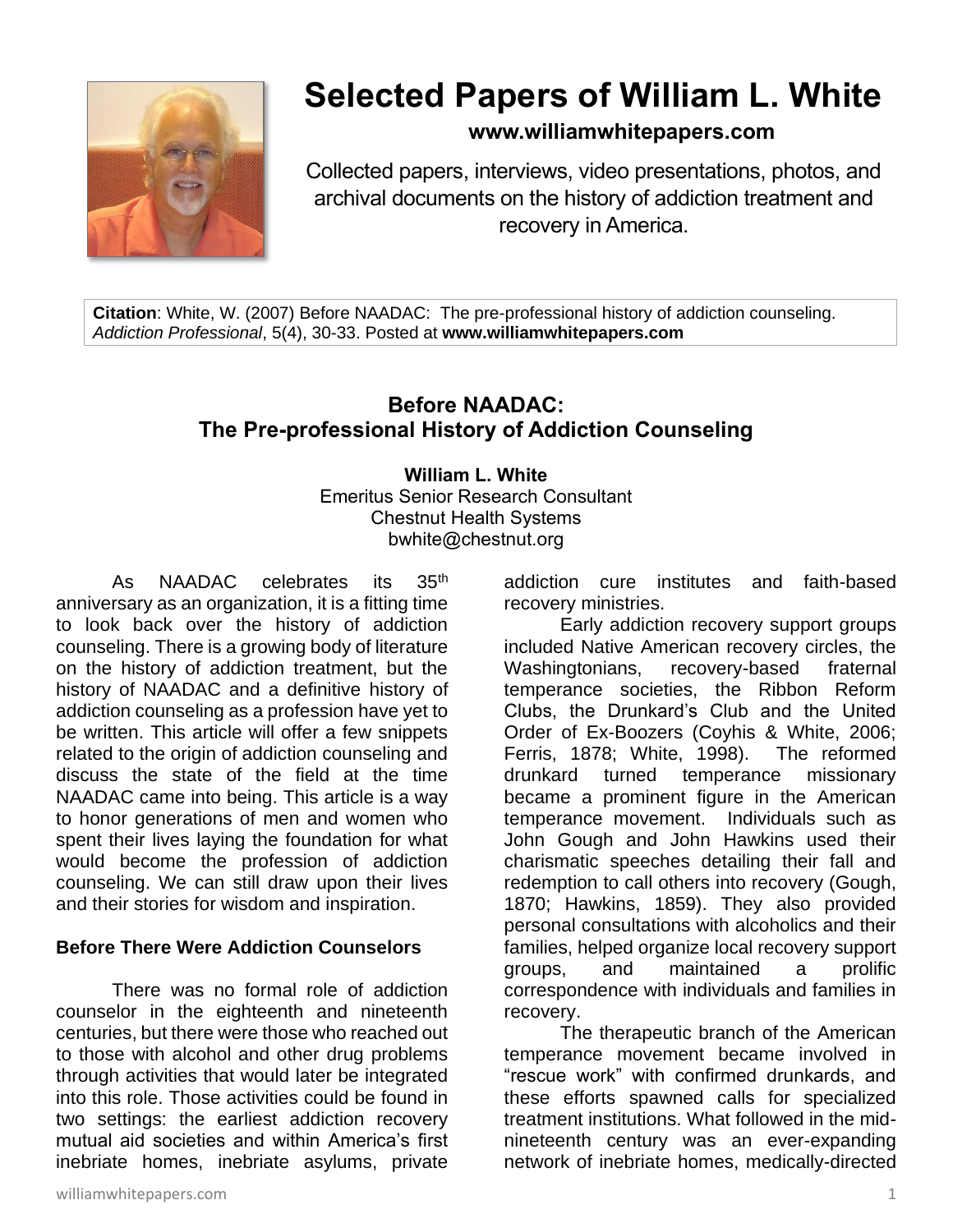inebriate asylums, private for-profit addiction cure institutes and urban rescue missions catering to late stage alcoholics. As "reformed men" sought service roles in these institutions, controversies raged about who was best equipped to do this work. The relapse of some prominent recovering temperance lecturers added to this debate (Benson, 1879; Berry, 1871). Dr. T.D. Crothers, a prominent leader in the American Association for the Study and Cure of Inebriety—the first professional association of addiction treatment providers- adamantly opposed the hiring of persons in recovery.

> *Physicians and others who, after being cured, enter upon the work of curing others in asylums and homes, are found to be incompetent by reason of organic deficits of the higher mentality....The strain of treating persons who are afflicted with the same malady from which they formerly suffered is invariably followed by relapse, if they continue in the work any length of time* (Crothers, 1897)*.*

This debate died in the larger collapse of addiction treatment in the opening decades of the twentieth century—a collapse resulting from a perfect storm of intrafield factors (e.g., ideological schisms within the field, ethical abuses, aging leadership) and contextual factors (economic depressions, lost cultural faith in the prospects of long-term addiction recovery, and the advent of national alcohol and drug prohibition laws). In spite of the collapse of addiction treatment as a field, key functions performed by those in recovery carried into the twentieth century: self-disclosing, educating (including providing lectures during residential treatment), advising, encouraging, modeling, and linking individuals to sources of long-term sober fellowship. These functions mark a thread of historical continuity that influenced the later rise of addiction counseling.

## **The Lay Therapy Movement**

Between 1900 and 1920, local efforts to treat alcoholism continued in spite of the larger national collapse of addiction treatment as a field. In 1906, the Emmanuel Church of Boston established a clinic that integrated religion, psychology, and medicine in the treatment of alcoholism. The clinic provided medical evaluation, educational classes, individual and group counseling, mutual support (the Jacoby Club), and personal support of Afriendly visitors@ (recovered alcoholics). Within a few years, the latter evolved into a formal system of *lay therapy*. Selected patients who had been successfully treated at the Emmanuel Clinic were trained to provide the same type of counseling they had received (Anderson, 1944).

Courtenay Baylor was hired as a lay therapist at the Emmanuel Clinic in 1913 following his own treatment there by Dr. Elwood Worcester. Baylor was the first person without traditional medical or psychological training to be employed full-time as a therapist specializing in the treatment of addiction. He was followed by other noted lay therapists, including Richard Peabody, Francis Chambers, William Wister, Samuel Crocker, Wilson McKay, and James Bellamy. Francis Chambers worked with noted psychiatrist Edward Strecker and is the first lay alcoholism therapist to work as a fully accepted member of the multidisciplinary teem within a major psychiatric hospital (Strecker & Chambers, 1938).

The essential approach of the lay therapists included negotiating a treatment goal of lifelong abstinence, eliciting a commitment for 60-100 hours of outpatient therapy, negotiating a contract for mutual confidentiality, sharing the therapist's personal addiction/recovery story, eliciting the client's story, analyzing the inciting causes of the client's alcoholism, educating the client about alcoholism, giving the client reading assignments, creating a daily schedule for each client, training the client in relaxation techniques, utilizing hypnotic suggestion, and teaching each client positive self-talk (McCarthy, 1984). Baylor's *Remaking a Man* (1919) and Peabody's *The Common Sense of Drinking* (1933) stand as the first texts devoted to the structure and techniques of alcoholism counseling.

The lay therapy movement exerted great influence on the re-emergence of alcoholism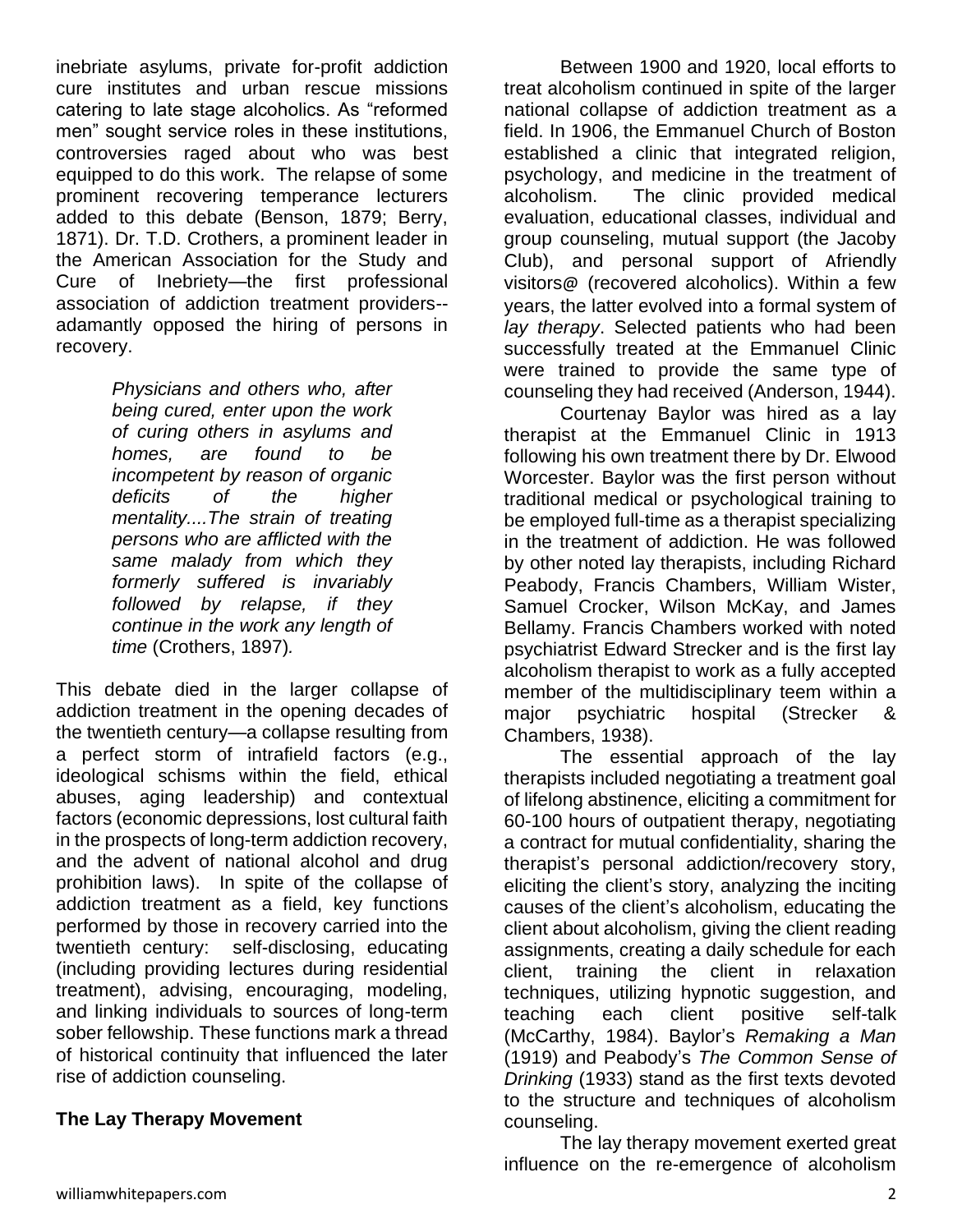treatment, but these therapists worked in isolation, maintained only informal contact with one another, and did not constitute an organized field of addiction counseling. The isolation within which they worked may have contributed to the relapse of some prominent lay therapists. If there is a single person who forms a human bridge between the early lay therapy movement and the rise of new outpatient alcoholism counseling clinics in the 1940s, it would be Ray McCarthy who pioneered many alcoholism counseling techniques at the clinics established by the Yale Center of Alcohol Studies in the 1940s.

#### **AA and the Alcoholism Counselor**

Alcoholics Anonymous experienced explosive growth in the early 1940s, and this growth and the efforts of the newly created National Committee for Education on Alcoholism (Precursor to today's NCADD) spawned a parallel growth in alcoholism treatment facilities. AA members, continuing a long "wounded healer" tradition, began working in various service roles within new alcoholism units in community hospitals (e.g., St. Thomas Hospital in Akron, Knickerbocker Hospital in New York), alcoholism units in psychiatric hospitals (e.g., Rockland State Hospital, Manteno State Hospital), alcoholic Aretreats@ and "farms" (e.g., High Watch, Alina Lodge), and in new facilities operated by members of A.A. clubhouses, (e.g., Twelfth Step House in New York, Friendly House in Los Angeles). What emerged were guidelines that helped AA members clearly delineate their A.A. activities from their paid activities as nurses, social workers, psychologists, and lay therapists.

The road from lay therapy to modern addiction counseling wound through the state of Minnesota in the late 1940s and 1950s. It was there that three abstinence-based, AA-oriented alcoholism programs—Pioneer House, Hazelden and Willmar State Hospital—birthed what came to be called the Minnesota Model of chemical dependency treatment. For purposes of our discussion this model had two very important influences. First, it birthed the role of the alcoholism counselor at the center of a multidisciplinary alcoholism treatment team even getting the State of Minnesota Civil Service Commission to establish the civil service position of "Counselor on Alcoholism" in 1954. (The position required two years of sobriety and a high school education.) Second, the model was widely replicated across the United States. That replication sparked the rise of the new specialty role of alcoholism counselor in communities across the country (White, 1998).

That therapy for the alcoholic would be relegated to the lay alcoholism psychotherapist was not without its challenges. Alcoholics regularly found themselves in services setting with physicians, nurses, psychologists, social workers and pastoral counselors and many of these traditional service professions were employed to work in specialized alcoholism treatment setting. A central debate of the 1960s was, "Who is qualified to treat the alcoholic?" (Krystal & Moore,1963).

## **The Ex-Addict Counselor**

In 1958 Charles Dederich founded Synanon—the first ex-addict directed therapeutic community (TC) for the treatment of drug addiction. Six years later, Drs. Marie Nyswander and Vincent Dole introduced methadone maintenance treatment (MMT) in the United States. As TC's and MMT spread in communities across the U.S., the "drug abuse counselor" role emerged as a central service role within each modality. The polydrug epidemic of the 1960s generated new mainstream and countercultural service institutions (e.g., free clinics, crisis lines, drop-in centers, "acid rescue"). Many of these institutions morphed into "outpatient drug free" counseling clinics in the 1960s and early 1970s. The primary service role within these clinics was also that of the drug abuse counselor. Added across these setting was a mix of traditionally trained nurses, psychologists, social workers and clergy drawn to service with this particular client population and the frontier nature of the field, or drawn to the field to work out their own troublesome relationships with alcohol and other drugs.

The first national meetings that brought what were then christened "para-professional counselors" together from these diverse service settings were something to behold. Meetings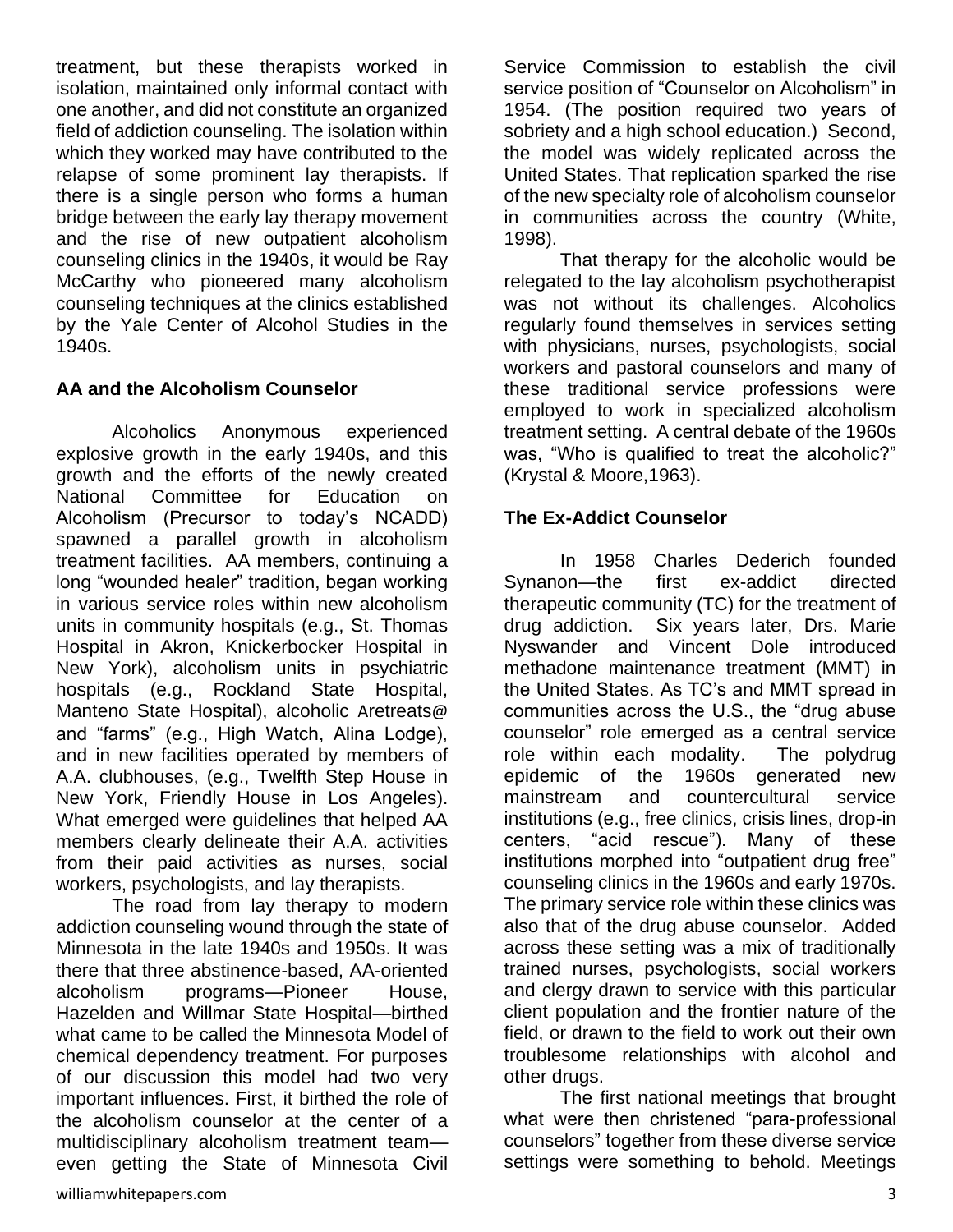were loud and boisterous as treatment philosophies (more like religions then) and personal values and lifestyles collided. Such differences were further amplified in the first meetings that brought the alcoholism treatment workforce together with the drug abuse treatment workforce. That a professional field emerged from these building blocks is something of a miracle—a miracle of leadership in which NAADAC played a significant role.

#### **Closing Reflection**

As we celebrate this historical milestone for NAADAC, we should pause to consider the state of the field when NAADAC was founded. In 1972, the federal, state and local partnership that has been the hallmark of modern addiction treatment was just being formed with no promise that it could sustain itself. The field at all levels was really two fields—an *alcoholism field* and a *drug abuse field—*fields that viewed each other with mutual hostility and distrust. It took more than a decade and much heated debate to forge an integrated field of addiction treatment that could distinguish itself from the broader arenas of health and human services. In 1972, few treatment programs rested on a solid financial infrastructure. Programs lived from single grant to single grant, staff were paid a pittance, and at the end of each funding year, counselors often left work on a Friday not knowing if their organization or their jobs would exist on the following Monday. In 1972, there was no defined core of knowledge and skills for addiction counseling, no formal addiction counselor training programs nor any advanced degrees in addiction studies. There were no national established standards of practice for programs or individual practitioners. There were no universally accepted code of ethical conduct in the practice of addiction counseling and not a single book available on that subject.

In 1972, the field utilized a predominately recovering workforce whose members brought little if any formal training prior to their entry into the field, and yet few guidelines existed on the screening, hiring, orientation, training and ongoing supervision of these early addiction counselors. The field's workforce was dominated by white men, and it took more than twenty years to significantly increase the

numbers of women and people of color working as addiction counselors. That we have come so far in my professional life span is itself a tribute to NAADAC's sustained presence as a force of influence within the larger field of addiction treatment.

Happy Birthday NAADAC. You nurtured the field of addiction counseling through a turbulent birth and adolescence. You lit our pathway from par-professional to professional status. You have been there to guide us into maturity. Some would say we are now facing a mid-life crisis in which we need to redefine the very essence of who and what we are as a profession. The threats to, and opportunities for, the profession of addiction counseling have never been greater. Today, we need NAADAC's leadership more than ever.

**Acknowledgement:** This article is dedicated to Mel Schulstad, NAADAC pioneer and devoted mentor and friend, who taught me the heart of addiction counseling.

**About the Author**: William White is a Senior Research Consultant at Chestnut Health Systems and author of *Slaying the Dragon: The History of Addiction Treatment and Recovery in America*.

## **References**

- Anderson, D. (Dwight) (1944). The place of the lay therapist in the treatment of alcoholics. *Quarterly Journal of Studies on Alcohol*, (September), pp. 257-266.
- Baylor, C. (1919). *Remaking a Man.* NY: Moffat, Yard & Company.
- Berry, J. (1871) *UNIAC: His Life, Struggle, and Fall*. Boston: Alfred Mudge & Son.
- Benson, L. (1879). *Fifteen Years in Hell: An Autobiography* Indianapolis: Douglas & Carlon.
- Coyhis, D. & White, W. (2006). *Alcohol Problems in Native America: The Untold Story of Resistance and Recovery-The Truth about the Lie*. Colorado Springs, CO: White Bison, Inc.
- Crothers, T.D. Reformed Men as Asylum Managers. *Quarterly Journal of Inebriety*, 1897, 19, 79.